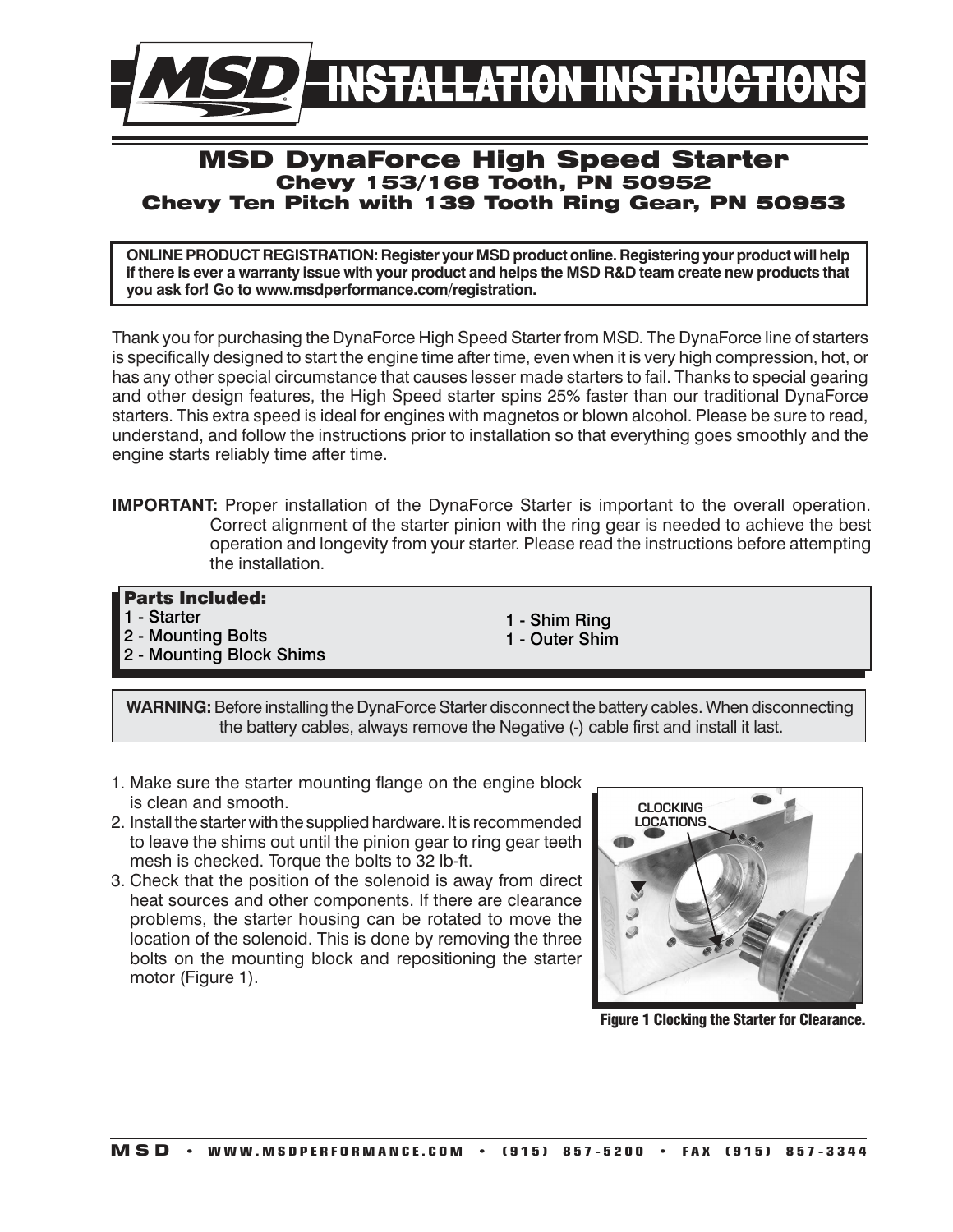#### **2 INSTALLATION INSTRUCTIONS**

- 4. With the starter installed, check the clearance between the ring gear and the edge of the pinion gear (Figure 2). There should be at least 1/16". It is recommended to check this clearance in at least three places around the flex plate.
	- **If there is not enough clearance**, you will need to install the supplied shim kit by removing the mounting block (Figure 3). Place the small shim ring in the bearing bore and install the outer shim on the support housing. Reinstall the mounting block. This will move the pinion gear into the starter approximately 0.060".
- 5. To check the pinion gear mesh, gently pry the gear out to engage to the ring gear. (Sometimes the pinion will not retract. This is normal.) Insert a wire gauge as shown in Figure 4. As a gauge, a standard 1.25" paperclip could be used as they generally are about .035" in diameter. There should be .020"-.035" clearance between the ring gear tooth and the pinion gear.
	- **If there is not enough clearance**, install one of the supplied shims and check again.
	- **If there is too much clearance**, install a shim under the outer bolt only. This will tighten the clearance.
- 6. The switch wire that connects to the solenoid should be at least 12-gauge (Figure 5).
- **Note:** If your original starter had wire going to a second terminal, an 'R' terminal, this can generally be bypassed. See the information on page 3 of the instructions for more details.
- 7. Attach the battery cable. The size of the battery cable depends on its length. Using the proper gauge wire is important to the operation of the starter. Both the positive and ground wires must be able to meet the demands of the starter. The chart in Figure 5 shows the recommended sizes. Be sure to route the wire away from the exhaust and moving parts of the engine.
- 8. Connect the battery terminals and start the engine.
- **IMPORTANT:** Never operate a starter for more than 30 seconds at a time without letting it cool for at least two minutes.



Figure 2 Checking Pinion Clearance.



Figure 3 Installing the Pinion Shim Spacers.



Figure 4 Checking Gear Mesh.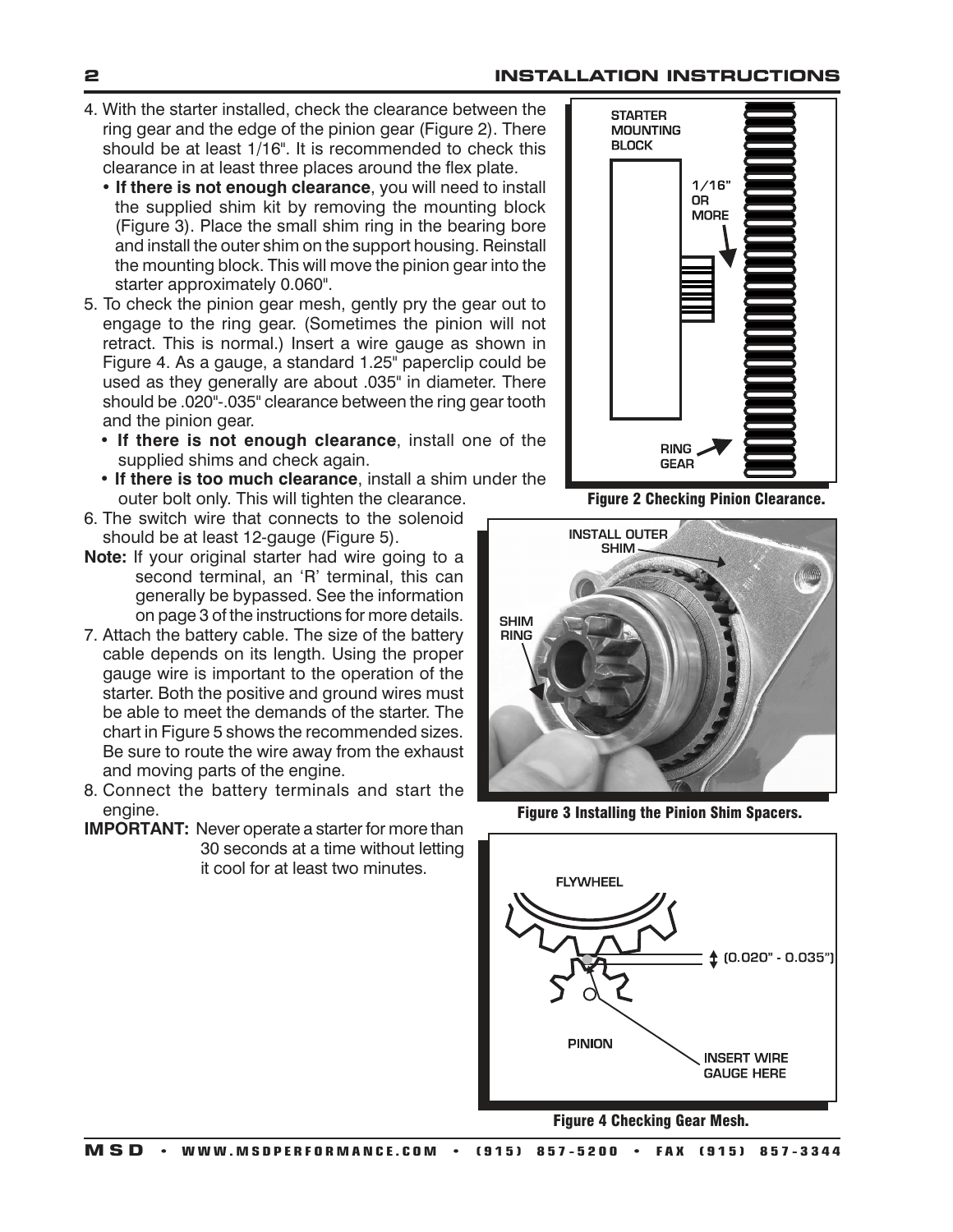



# INSTALLATION INFO

## INSPECT PINION GEAR

After cranking the engine several times, you can inspect the witness pattern on the pinion gear. The pattern should show 1/4" to 3/8". If over, the internal shim is required. See Figure 3.

## NOISE

If there is a high pitch whine during cranking, the pinion to ring gear engagement may be out of specification, on the high side. If there is a whine after cranking there may be too little of clearance. The gear mesh spec is .020"-.035" (Figure 4).

# SLOW CRANKING

The most common cause is due to low input voltage. The battery should be checked, but also inspect the battery wires, terminals, connections or switches.

#### DISCONNECT SWITCHES

Most sanctioning bodies require an emergency disconnect switch. Be sure to use a heavy duty switch that is capable of handling high current. Some starters may pull over 700 amps while cranking. Most disconnect switches are

THE CORRECT PINION DEPTH SHOULD MEASURE 1/4" to 3/8".

Figure 6 Pinion Gear Pattern.

rated at continuous and intermittent amps. Make sure to use a switch that exceeds your starting and electrical system requirements.

## CAST IRON STARTERS

The MSD DynaForce Starter is meant to replace factory starters that were equipped with a aluminum front housing (nose). If your original starter was cast iron, more shims may be required to achieve proper ring gear engagement.